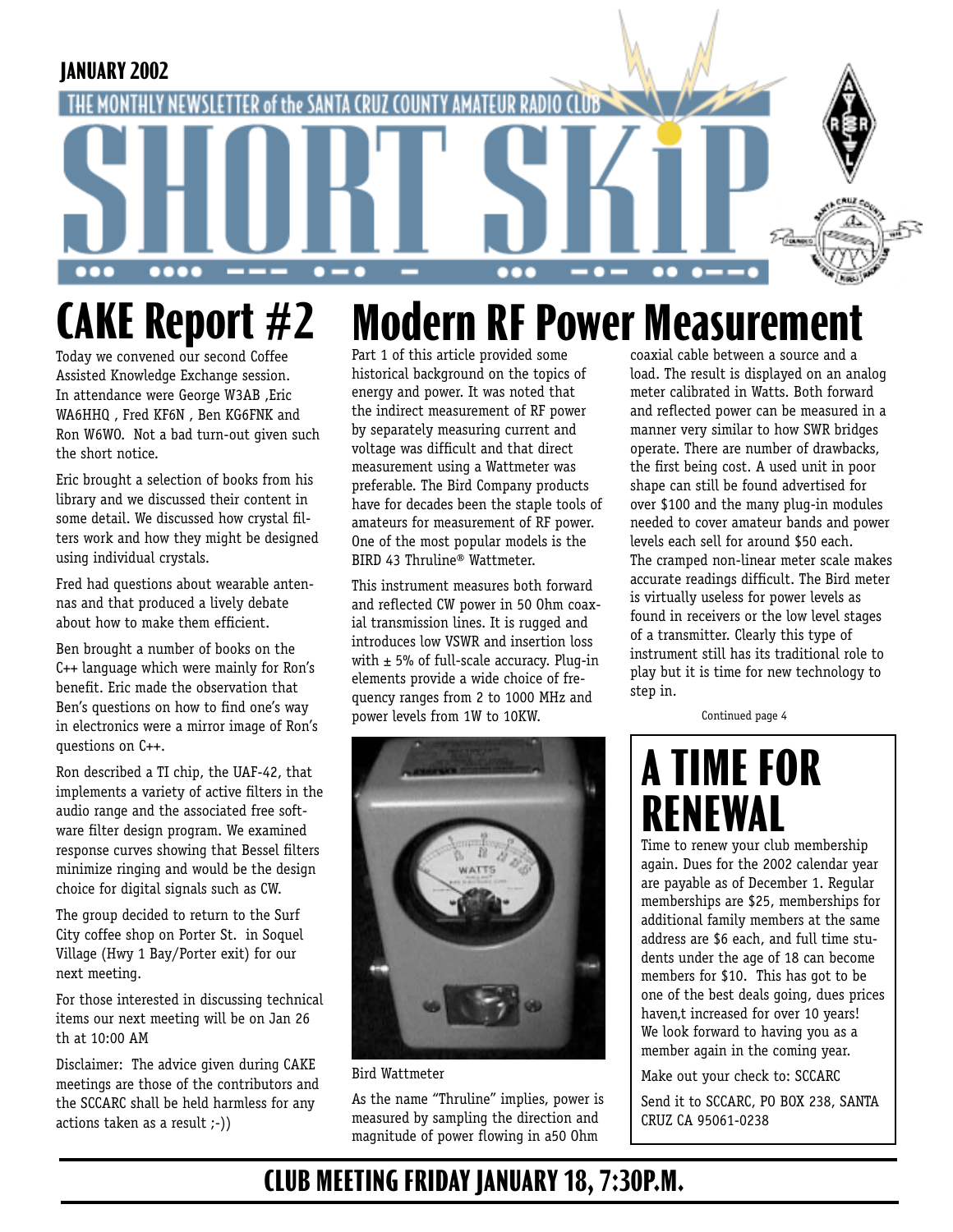

Published 12 times per year. Free to members. **Santa Cruz County Amateur Radio Club, Inc.** Post Office Box 238 Santa Cruz, CA 95061-0238

Editor and Publisher Ron Baldwin, K6EXT (831) 419-1025 K6EXT@fireclay.com Columnist: Art Lee, WF6P Writer: Ron Skelton, W6WO Distribution: Elaine Pennell, KE6FRA

# **Quick Numbers from the Secretary/Treasurer**

Current (2001) club members: 142 Life members (members for each of last 25 years): 11 Paid 2002 club members: 16 (plus 11

Life members)

2001 Holiday brunch attendees: 58 SCCARC ARRL members at last report: 83 Shortskips mailed each month: 128

#### **End of 2001 balance in SCCARC accounts:**

| Money Market account | \$2957.37 |
|----------------------|-----------|
| Checking account     | \$43.82   |
| Petty Cash           | \$30.23   |
| Total                | \$3031.42 |

In 2001 SCCARC took in \$10.46 more than it spent. This is an improvement. In each of the last several years, SCCARC had to withdraw some funds from our Money Market account to cover expenses toward the end of the year. This was not required in 2001, for the first time in several years. It'll take everybody's membership renewal, fiscal discipline, and some good luck to repeat this feat in 2002. One reason we didn't need to dip into the Money Market account is that an unusually small amount of money was spent on the club's repeater systems in 2001. That could change at any moment if something fails, so it's essential that we maintain our Money Market account "buffer" as we enter the new year.

A nd what a great holiday season it has<br>been. I hope everyone comes to the Ne<br>is a time to sit back a little and take stock been. I hope everyone comes to the New Year in good health and spirits. New Years of the fun and camaraderie of last year's club activities.Could it get any better than this?

I am looking forward to our next meeting knowing that we can build on last year's success. I am sure Jim KF6YRD has a fun program in store for us (thanks Jim) and Sue Ann KG6BXD will bring lots of goodies to enjoy (thanks Sue Ann). It looks like we will follow the same path of fun and success into this year. The more we put into our organization the more we get out. Could it get any easier that that my friends? See you on the 3rd Friday of January at the usual place.

— Richard KG6AXD

# **JANUARY SPEAKER**

The speaker for the Jan 2001 meeting will be Jeff Liebermann, WB6SSY, who will demonstrate how to do direction finding with two receivers, one repeater, oscilloscope, calculator, map, and a piece of string. If you can hear a station on the input to the repeater, as well as the repeater output, you can determine a line of position. If enough stations do the same thing, a "fix" can be established. The system is based upon the principle used by the WWII German "Y-Gerat" navigating over London during the blitz.

Time permitting, a scheme for building an HF direction finding network, using a similar propogation time principle will be presented. The system will consist of numerous HF receivers, remotely contolled by a central server, communicating over the internet. Each receiver will measure the modulation envelope signal delay from a GPS reference to the central server, which will compute the estimated position. Some notes on the FCC interferometer DF system may be included.

### **HAPPY BIRTHDAY: JOHANNES KEPLER AT AGE 470**

VK2KGM notes the 470th recorded birthday of Johannes Kepler last December. Kepler was the first astronomer to determine a mathematical relationship existed that could be used to predict the motion of planets. This became the basis for the Keplerian data we use today for satellite orbits. (AMSAT)

# **LICENSE TESTING**

19-Jan-2002 02-Feb-2002 16-Feb-2002 02-Mar-2002 16-Mar-2002 Sponsor: SILICON VALLEY VE GROUP Time: 8:00 AM (Walk-ins allowed) Contact: EMMETT F FREITAS (408)243-8349 VEC: ARRL/VEC Location: TANDEM COMPUTER CO 19333 VALLCO PKWY BLDG #2 AE6Z@ARRL.NET START TEST ANYTIME BETWEEN8&11 CUPERTINO, CA 95014

#### 26-Jan-2002

Sponsor: SILICON VALLEY VE GROUP Time: 3:00 PM (Walk-ins allowed) Contact: EMMETT F FREITAS (408)243-8349 Email: AE6Z@ARRL.NET VEC: ARRL/VEC Location: EMERGENCY OPERATIONS **CENTER** 855 N SAN PEDRO ST ESCORT BY SECURITY GUARD SAN JOSE, CA 95110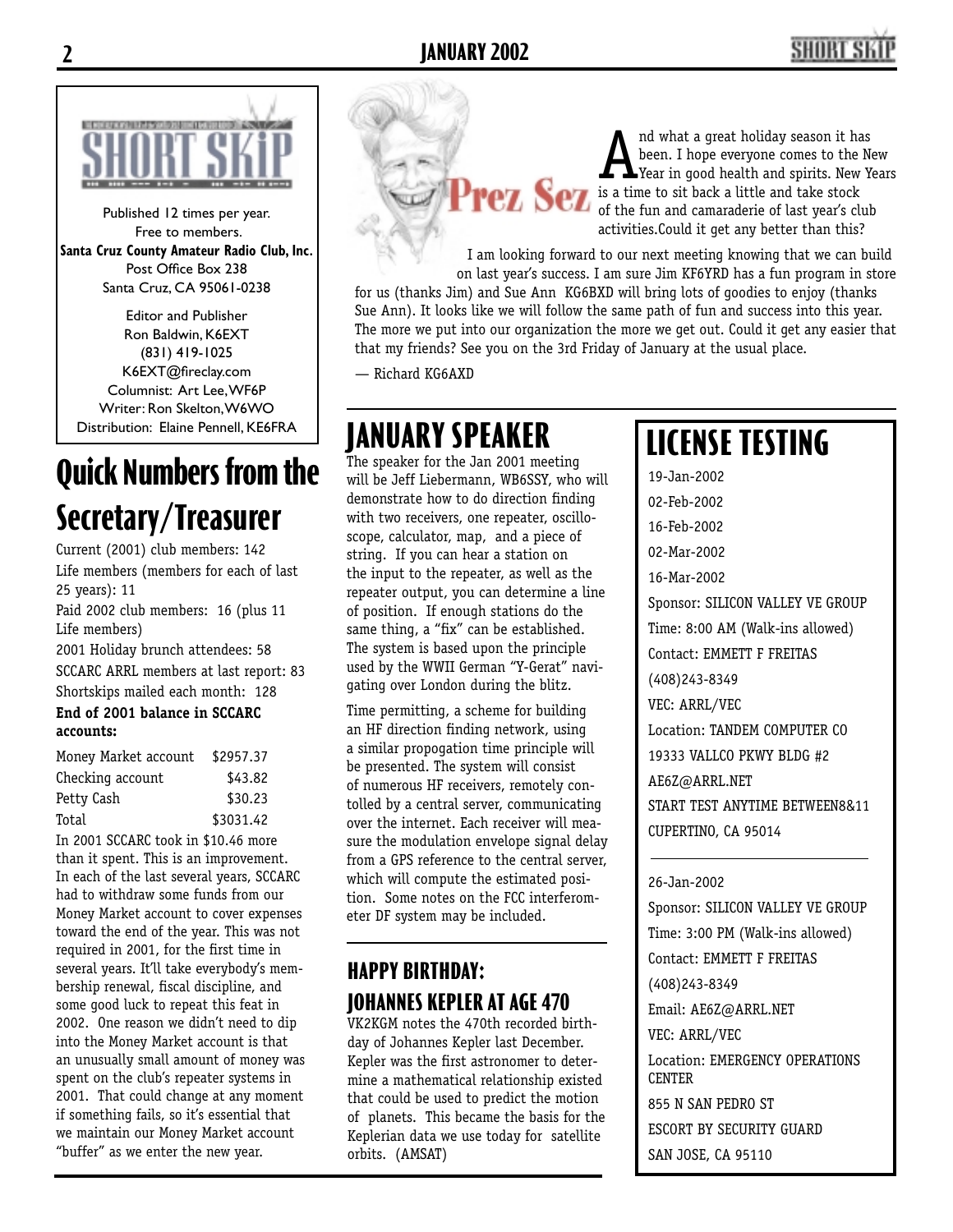# **SHORT SKI**

### **JANUARY 2002 3**

# **CONDOLENCES**

The Santa Cruz Sentinel newspaper reported on the loss of our SCCARC club member Sam KD6MTE and on the loss of Helen Taylor, wife of our Dave K6GHA, as shown below. Our condolences to Sam's family and to Dave's.

#### —73, Cap KE6AFE

#### **Samuel D. Cranke, KD6MTE SK**

No services are planned for Samuel D. Cranke, who died Thursday after a long illness. He was 78. Mr. Cranke was born in Stigler, Okla., and was raised in Tulsa, Okla. He was a machine parts inspector for Lockheed Missile and Space Co. in Sunnyvale for 28 years and retired to Paradise Park in 1987.

#### **Helen Taylor**

Services will be Saturday for Helen Taylor, who died Dec. 2 in Watsonville. She was 85. Mrs. Taylor was born in Pawtuckett, R.I. She had lived in Santa Cruz for more than 50 years. She is survived by her husband of 55 years, David Taylor, K6GHA of Santa Cruz.



#### Livermore Swap Meet - 1st Sunday of each month at Las Positas

College in Livermore, 7:00 AM to noon, all year. Talk in 147.045 from the west, 145.35 from the east. Contact Cliff Kibbe, KF6EII, (209) 835-6715, e-mail: larkswap@usa.com.

#### RadioFest 2002. Saturday, Feb. 16, 2002, 7:00AM to 3:00PM

at the General Stilwell Community Center, Ord Military Community, 4260 Gigling Road, Seaside, CA.

Talk-in 146.97- PL 94.8. Sponsored by the Naval Postgraduate School Amateur Radio Club. See www.k6ly.org/ radiofest for additional details.



Was tuning around the 40 meter band and came to a station booming in on 7.260 at 0800 Sunday. A woman's voice in clipped, precise English, read the news from the Voice of Russia station. They have a slightly different slant on the world's happenings. Seems strange to be referred to as "the Americans." I checked and they were on again on Friday, and probably daily. I guess they have that freq while the propagation is good.

Correction: I notice that in December's Short Skip I referred to my Vietnam article but failed to mention which publication it appeared in. Check the December issue of Vietnam Magazine for a look at forgotten wars.

Ever do a dumb thing? En route to the club Christmas party I tried to check in on the K6BJ repeater. Our doggone Kenwood TH-28A handheld keep beeping and cutting out. Cap and Elaine could hear me trying but no joy. When we arrived at Chaminade, we pulled in next to them so I borrowed Elaine's radio to finish my transmissions. I checked and found that my antenna was slightly loose. That should fix the problem. Wrong. The faithful Kenwood worked on low power just enuff to bring up the repeater for a second. When I checked the output power bar I discovered that a new set of AA batteries was all that was needed. Oh well.

The Christmas party was great. Great food, great camaraderie and a fine time overall. We missed Norm, N6DAC, and Beth, W6RYL, who, because of colds, could not make it this year. Got a chance to rag chew with lotsa folks, both old and new. Ralph Evans, W6ENE, flashed his "Ruptured Duck" as I passed his table. You say you don't have one? You had to be a veteran of WWII to earn it. It is a gold lapel emblem displaying an eagle perched within a wreath. It was presented to vets when they were discharged. I can't find mine, but there are

plenty of our more senior club members who have them. This was akin to giving a retiring employee a gold watch - only without the gold. It was a nice gesture. The real gold was in the G.I. Bill that we benefited from.

Sat with Rich Hanset, KI6EH, who has relieved the ARES district head. Rich is reassuming a role he played for many years. We used to meet when Rich's company was located in Harvey West Park. Gene Piety, KH6PP (SK), and I were with Rich, in the mid-1980s, as were many others. Rich will need help in reforming his team. If you'd care to help, give Rich a call.

Talk about studying for radio exams. I received this e-mail today from Wayne Thalls, KB6KN: On my bookshelf I have a copy of "Mathematics Essential to Electricity and Radio (with answers)" by Nelson M. Cooke, Lt. USN. This edition was published in 1943. It is identified as Education Manual EM 972. I used it in a correspondence course from the Armed Forces Institute.

Even in this day of computers, the book is still relevant. In fact, if someone really wants to understand why a computer works they need to study the math. Not to mention why semiconductors work.

When I studied for the commercial radiotelegraph license in 1944 I used "Radio Operators Questions and Answers" (study guide) by Nilson and Hornung, and the "Marine Radio Manual". Both are heavy into the care and feeding of storage batteries and charging systems. They also devote a lot of space to the maintenance of shipboard antennae including the rigging of temporary radiators.

The FCC exam asked questions about regenerative receivers, as well as superhets. There was nothing on SSB of course. Nothing about GPS either.

The radiotelegraph license exam took almost a full day. As I recall it started at 9 AM and I finished around 3 PM. Must have been allowed a half hour for lunch. I had one week of leave between assignments and I arranged to stop off in Chicago to visit the FCC office for the exam. Several months later, I traveled from Yuma to San Pedro where I obtained my Coast Guard Radio Officers license.

There were no fees connected with any of these licenses of course.

Wayne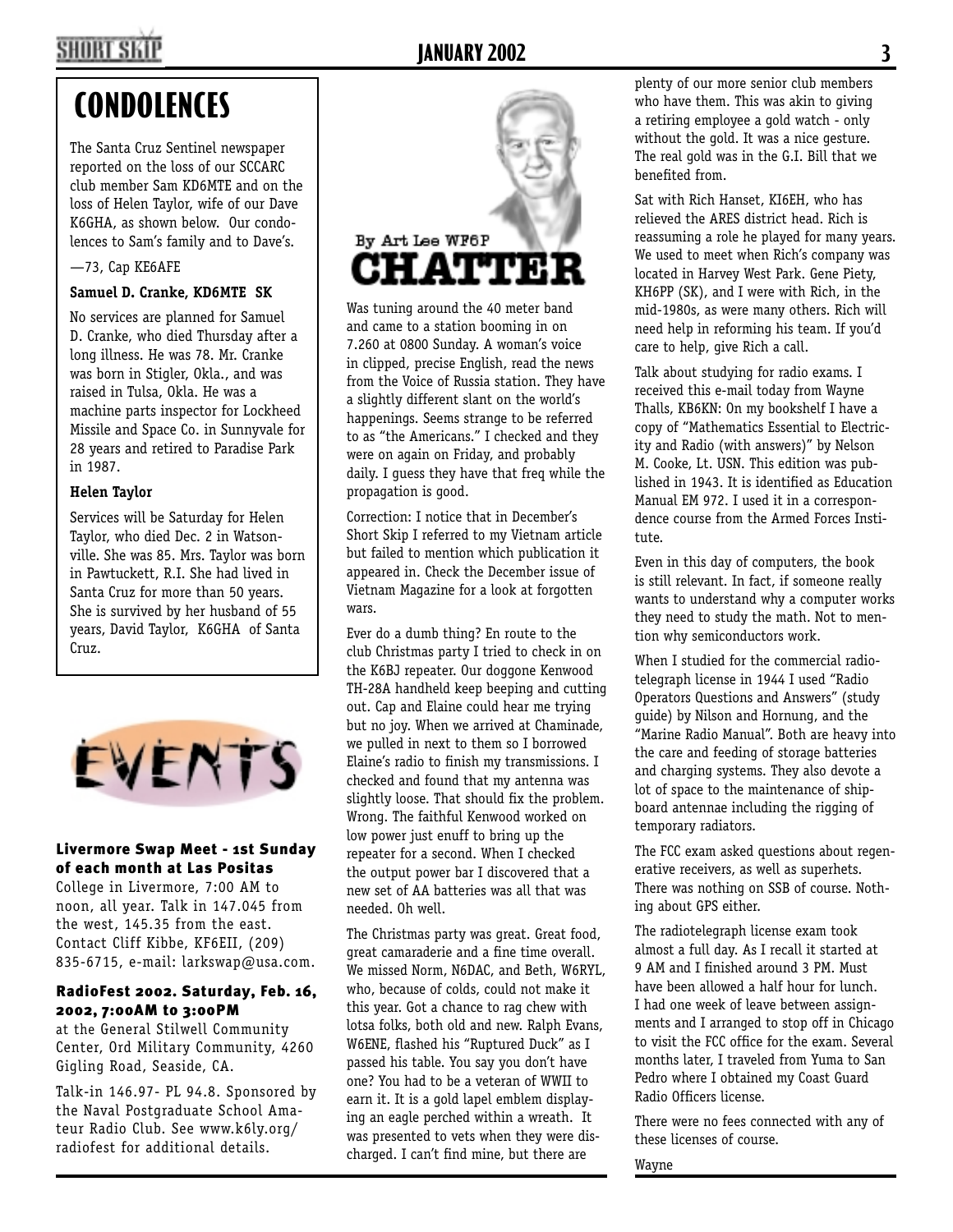

### **RF Measurement Continued**

What follows is a condensed description of a power measuring set-up that was designed and described by Wes Haywood W7ZOI, in the June 2001 issue of QST. Wes is one of the Ham Radio's DIY Greats, author of "Solid State Design for the Radio Amateur" and many project articles. When Wes writes I pay attention.

The key new technology for measuring low levels of RF power is the AD8307 Logarithmic Amplifier chip from Analog Devices Inc. The output voltage of the device is proportional to input power at 50 Ohms with a high degree of linearity. In a wattmeter application the power source to be measured is terminated in a 50 Ohm resistor at the input of the device. The device output is then measured on an analog Volt meter (or more accurately a digital multi-meter) calibrated in dBm For low power levels it is very useful to express power in dBm which is dB with reference to 1

milliwatt. The AD8307 covers the range of over +10 dBm to below –75 dBm (that is from over 10 milliwatts to less than one tenth of a nanowatt) at frequencies from audio up to 500 MHz.

We evidently have a gap between the levels of power easily read on a Bird Wattmeter and the +10 dBm limit of the AD8307. Wes Haywards solution is a resistive voltage divider to tap a fraction of the voltage between the source and the load. To increase the range of the chip to 10 Watts we need a tap that lowers the power level to the chip 1000 times which is the same as saying we need a 30 dB tap. For 100 Watts we need a 40 dB tap.

The Bird Wattmeter is a bi-directional device so we can easily measure both forward and reflected power within its power range. In contrast the AD8307 refers to power in 50 Ohms and as such does not measure reflected power. In many situations it is important to determine the degree of impedance

mismatch by measuring reflected power, the most common need is to know if an antenna is tuned correctly. Matching impedance is also important when dealing with filters, amplifiers, mixer ports and other low level situations. Once again Wes provided an elegant solution in the form of a return loss bridge.

A return loss bridge can distinguish between the direction of power flow. Provided the bridge has directional discrimination of at least 25 dB an accurate measurement of reflected power can be achieved.

In conclusion we can construct an accurate power measuring capability that has a wide bandwidth with superior accuracy and at a very much lower cost compared with our traditional approach. Incidentally Wes is working on his next book that will focus on the many technical myths of Ham Radio. I can hardly wait, it will surely be a winner. Thank you Wes!

— Ron W6WO



New power measuring components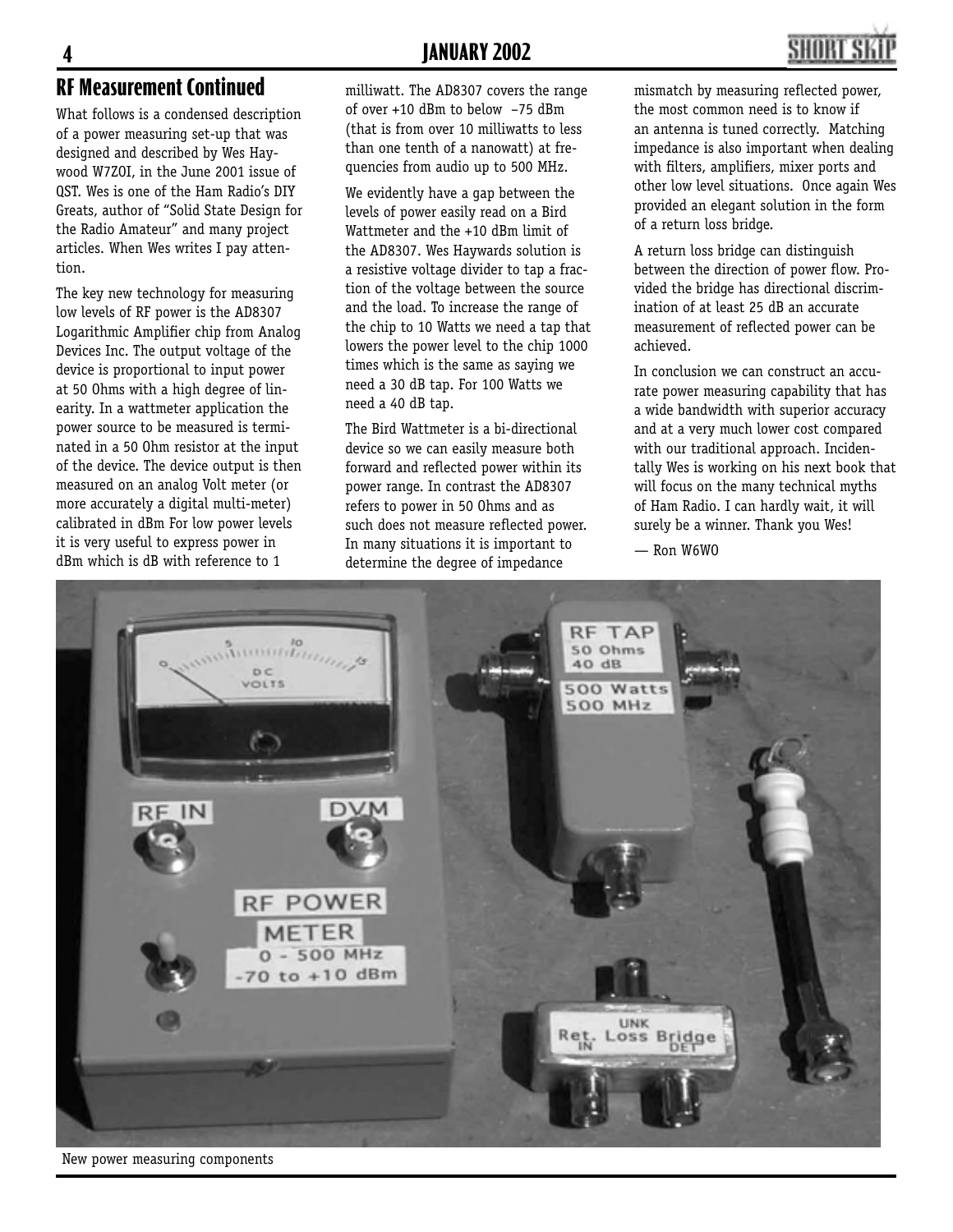## SHORT SKII **JANUARY 2002 5 A HAM SOLUTION FOR A TV RECEPTION PROBLEM**

Ever since Channel 8 moved their transmitting antenna from Mt. Madonna Ridge to Fremont Peak, Elaine (my XYL) has complained about the poor reception with the little TV in the kitchen. It only has a telescoping whip (a single rabbit ear?), and picks up audio but usually not the picture. With the various antennas sprouting from my roof, she figured I could at least hook her up to one. I tried the 2m J-pole, 10m "L", 20m inverted vee, and 15/40m longwire. They all helped a bit, though none were resonant on the Channel 8 frequency. Well, I was gonna have a problem sharing an antenna anyway, or risk blowing up the TV when I transmitted, so I half-heartedly perused the Radio Shack catalog for a "good" antenna. Then for some reason I became inspired to make my own, turning this from a chore into a fun project!

Having built a few dipoles for HF, and assuming TV signals are broadcast with horizontal polarization, I decided to try a simple 2 element array. I looked up the frequency of Channel 8 (180-186 MHz) and decided to use 183 MHz. I pulled out the ARRL Antenna Book to double check the length for a reflector and the spacing and tripped across a 2 element quad for 2 meters. Hey, this would be fun, I've never built a quad. So far my antenna-building experience has been limited to longwires, dipoles and ground plane antennas. I've always passed up quads on HF because of the size and spreaders required. Basically the driven element is a full wave loop, which can get pretty cumbersome at HF (twice as much wire as a dipole, with spreaders to keep it square), but at 2 meters it becomes a square only about 20" per side, and a bit smaller for 183 MHz.

I didn't realize what good antennas loops and quad arrays are until I gave them serious consideration for this TV problem. A single full wave loop, erected vertically, has propagation similar to a dipole, with more gain perpendicular to the antenna and nulls in the parallel directions. But a loop is a little more directional, with about 2 dB gain over a dipole in the favored directions. A loop also is less sensitive to proximity to the ground. A dipole lower than 1/2 wavelength above

ground is notorious for having a steeper takeoff angle than desired for DX. A loop also has this problem, but the takeoff angle is 4-5 degrees lower than a dipole when in the range of 1/4 to 1/2 wavelength above ground.

When used in an array, the additional gain over a Yagi is still there. Adding a reflector adds another 3 dB (for 5 dBd total) and makes the antenna directional rather than bi-directional. Of course the same can be done with a dipole, creating a 2 element Yagi with about 3 dBd gain. There is, however, an impedance matching problem with a Yagi, which tends to have feed-point impedance well below 50 ohms. This is usually handled with something like a delta, gamma, or hairpin match. I'll save experimenting with them for a later date. You see, a two element quad has impedance somewhere between 50 and 100 ohms, depending on the spacing between the reflector and driven element. Coincidentally, TV coax is 75 ohms! Boy, this is too easy!

I used the article "A 144 MHz 2-element Quad" in the 18th edition of The ARRL Antenna Book as a starting point and scaled the elements for 183 MHz. This method of building a quad is simply bending #8 wire (I used copper) into a square that is left open in the middle of one side for the driven element, and fed with coax to the two ends in that opening. The

reflector is 3% longer and the ends are fastened together to form a continuous loop. I used 0.75" x 1.5" pine strips to space everything out properly. The feed point should be on the bottom side for horizontal polarization. The dimensions for my antenna ended up being:

Driven element: 16.7" per side with a .3" space at the feed point

Reflector:  $17.3''$  per side with a  $0.5''$ bolted overlap

Spacing: 15" apart on the pine "boom"

Before I varnished the wood, I connected it to the TV while in the kitchen and pointed it through the wall in the general direction of Fremont Peak and was rewarded with a good picture and sound. And it is indeed directional; in fact I had to point it about 45 degrees south of where I thought Fremont Peak was to get the best signal, and after checking a road map found that Fremont Peak is indeed where I ended up pointing it. Well, I finally put it on the roof and the XYL is happy.

I have long considered improving the 20m inverted vee in the maple tree in my front yard, and have lately been caught staring at the branches imagining a quad loop up there! Now that the leaves are off the tree, I think I'll go out and look again, hi.

— Rich KF6QKI

# **FANTASTIC VOYAGE REDUX**

The world of medical communications research has finally caught up with the lights of Hollywood. This, as the government approves a tiny radio camera-ina-capsule that patients can swallow. It is a camera that will transmit pictures to give doctors a close-up view of what is inside of you. The new transmitting video pill is made by Given Imaging Ltd. in Israel. It is called the M2A Swallowable Imaging Capsule. It is also exceeding tiny. In fact it is so small that it is easily swallowed by the patient.

 Its inventors say that it then painlessly winds its way through the digestive

tract and uses wireless technology to transmit full color pictures to a belt pack receiver worn by the patient. That unit also decodes the signal and records the information as the patient goes about his or her daily routine.

A U.S. spokesman for Given Imaging says that doctors who wish to use the video imaging pill will have to buy a specialized \$20,000 computer workstation. Each camera capsule costs about \$450.

—Amateur Radio Newsline Mert Garlick, N6AWE